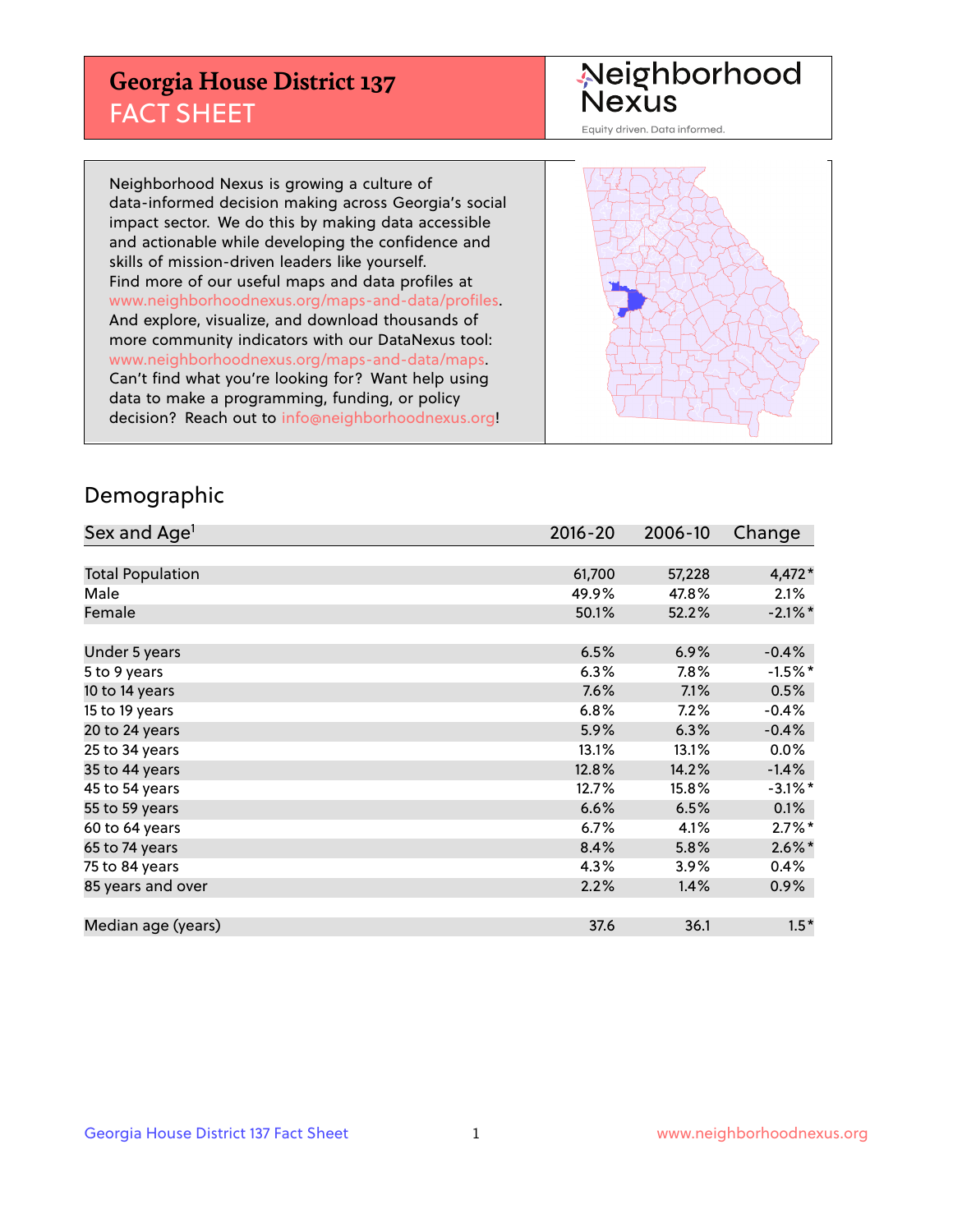## Demographic, continued...

| Race <sup>2</sup>                                            | $2016 - 20$ | 2006-10 | Change    |
|--------------------------------------------------------------|-------------|---------|-----------|
| <b>Total population</b>                                      | 61,700      | 57,228  | 4,472*    |
| One race                                                     | 97.2%       | 98.7%   | $-1.5%$ * |
| White                                                        | 39.3%       | 39.3%   | 0.0%      |
| <b>Black or African American</b>                             | 54.6%       | 56.5%   | $-1.9%$   |
| American Indian and Alaska Native                            | 0.5%        | 0.1%    | 0.4%      |
| Asian                                                        | 1.4%        | 1.0%    | 0.4%      |
| Native Hawaiian and Other Pacific Islander                   | 0.2%        | 0.1%    | 0.0%      |
| Some other race                                              | 1.2%        | 1.6%    | $-0.4%$   |
| Two or more races                                            | 2.8%        | 1.3%    | $1.5\%$ * |
| Race alone or in combination with other race(s) <sup>3</sup> | $2016 - 20$ | 2006-10 | Change    |
| Total population                                             | 61,700      | 57,228  | $4,472*$  |
| White                                                        | 41.3%       | 40.2%   | 1.1%      |
| <b>Black or African American</b>                             | 56.4%       | 57.4%   | $-1.0%$   |
| American Indian and Alaska Native                            | 1.1%        | 0.5%    | 0.6%      |
| Asian                                                        | 2.2%        | 1.3%    | 0.9%      |
| Native Hawaiian and Other Pacific Islander                   | 0.2%        | 0.2%    | 0.1%      |
| Some other race                                              | 2.0%        | 1.9%    | 0.0%      |
| Hispanic or Latino and Race <sup>4</sup>                     | $2016 - 20$ | 2006-10 | Change    |
| <b>Total population</b>                                      | 61,700      | 57,228  | 4,472*    |
| Hispanic or Latino (of any race)                             | 4.4%        | 3.7%    | 0.6%      |
| Not Hispanic or Latino                                       | 95.6%       | 96.3%   | $-0.6%$   |
| White alone                                                  | 37.1%       | 38.1%   | $-1.0%$   |
| <b>Black or African American alone</b>                       | 54.3%       | 56.0%   | $-1.7%$   |
| American Indian and Alaska Native alone                      | 0.4%        | 0.0%    | 0.3%      |
| Asian alone                                                  | 1.4%        | 1.0%    | 0.4%      |
| Native Hawaiian and Other Pacific Islander alone             | 0.2%        | 0.1%    | 0.0%      |
| Some other race alone                                        | 0.2%        | 0.1%    | 0.1%      |
| Two or more races                                            | 2.1%        | 1.0%    | $1.1\%$ * |
| U.S. Citizenship Status <sup>5</sup>                         | $2016 - 20$ | 2006-10 | Change    |
| Foreign-born population                                      | 2,056       | 1,927   | 129       |
| Naturalized U.S. citizen                                     | 50.1%       | 42.9%   | 7.2%      |
| Not a U.S. citizen                                           | 49.9%       | 57.1%   | $-7.2%$   |
|                                                              |             |         |           |
| Citizen, Voting Age Population <sup>6</sup>                  | $2016 - 20$ | 2006-10 | Change    |
| Citizen, 18 and over population                              | 45,725      | 41,132  | 4,593*    |
| Male                                                         | 48.9%       | 47.4%   | 1.5%      |
| Female                                                       | 51.1%       | 52.6%   | $-1.5%$ * |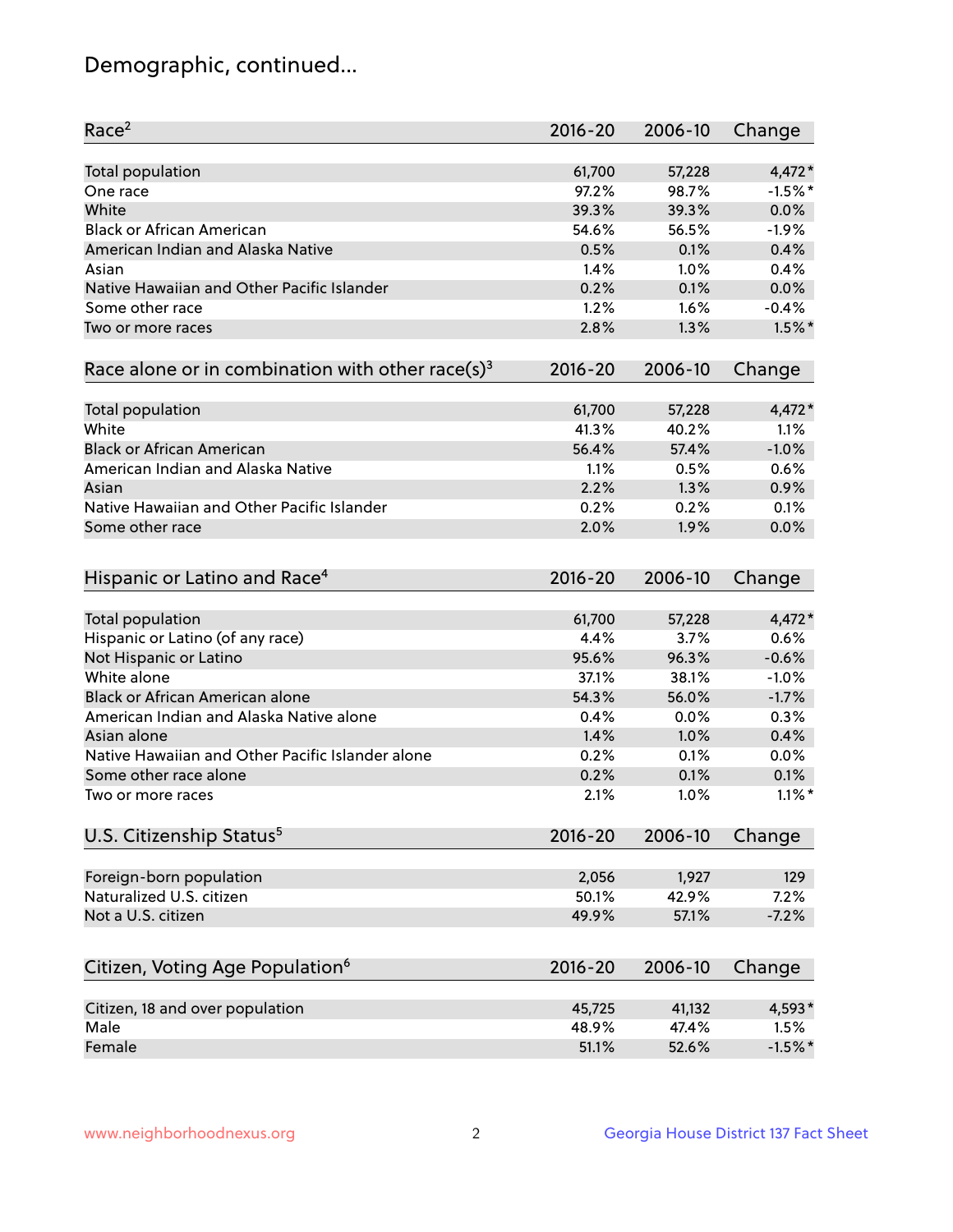#### Economic

| Income <sup>7</sup>                                 | $2016 - 20$ | 2006-10 | Change     |
|-----------------------------------------------------|-------------|---------|------------|
|                                                     |             |         |            |
| All households                                      | 21,960      | 20,628  | $1,332*$   |
| Less than \$10,000                                  | 11.2%       | 10.4%   | 0.8%       |
| \$10,000 to \$14,999                                | 5.4%        | 7.5%    | $-2.0%$    |
| \$15,000 to \$24,999                                | 12.2%       | 14.6%   | $-2.4%$    |
| \$25,000 to \$34,999                                | 12.3%       | 12.7%   | $-0.4%$    |
| \$35,000 to \$49,999                                | 14.0%       | 14.1%   | $-0.1%$    |
| \$50,000 to \$74,999                                | 16.0%       | 19.1%   | $-3.2\%$ * |
| \$75,000 to \$99,999                                | 11.6%       | 11.1%   | 0.5%       |
| \$100,000 to \$149,999                              | 10.7%       | 7.5%    | $3.3\%$ *  |
| \$150,000 to \$199,999                              | 3.9%        | 2.2%    | 1.8%       |
| \$200,000 or more                                   | 2.7%        | 1.0%    | 1.7%       |
| Median household income (dollars)                   | 43,802      | 39,296  | 4,505*     |
| Mean household income (dollars)                     | 60,307      | 51,347  | 8,960*     |
| With earnings                                       | 72.1%       | 77.6%   | $-5.5%$ *  |
| Mean earnings (dollars)                             | 61,891      | 51,445  | 10,446*    |
| <b>With Social Security</b>                         | 35.4%       | 28.7%   | $6.7%$ *   |
| Mean Social Security income (dollars)               | 17,615      | 13,844  | 3,770*     |
| With retirement income                              | 21.8%       | 19.6%   | 2.2%       |
| Mean retirement income (dollars)                    | 20,624      | 18,091  | $2,533*$   |
| With Supplemental Security Income                   | $6.8\%$     | 5.9%    | 0.9%       |
| Mean Supplemental Security Income (dollars)         | 8,193       | 7,737   | 456        |
| With cash public assistance income                  | 1.4%        | 2.4%    | $-1.0%$    |
| Mean cash public assistance income (dollars)        | 1,550       | 2,673   | $-1,122$   |
| With Food Stamp/SNAP benefits in the past 12 months | 18.7%       | 16.3%   | 2.4%       |
|                                                     |             |         |            |
| Families                                            | 15,196      | 14,728  | 468        |
| Less than \$10,000                                  | 5.1%        | 7.0%    | $-1.9%$    |
| \$10,000 to \$14,999                                | 2.7%        | 4.2%    | $-1.4%$    |
| \$15,000 to \$24,999                                | 10.3%       | 13.1%   | $-2.9%$    |
| \$25,000 to \$34,999                                | 13.0%       | 11.0%   | 2.0%       |
| \$35,000 to \$49,999                                | 13.6%       | 14.7%   | $-1.2%$    |
| \$50,000 to \$74,999                                | 18.8%       | 22.4%   | $-3.6%$    |
| \$75,000 to \$99,999                                | 13.9%       | 13.8%   | 0.1%       |
| \$100,000 to \$149,999                              | 14.2%       | $9.6\%$ | 4.6%*      |
| \$150,000 to \$199,999                              | 5.1%        | 2.9%    | 2.3%       |
| \$200,000 or more                                   | $3.4\%$     | 1.4%    | 2.1%       |
| Median family income (dollars)                      | 57,768      | 50,029  | 7,739*     |
| Mean family income (dollars)                        | 71,410      | 59,694  | $11,716*$  |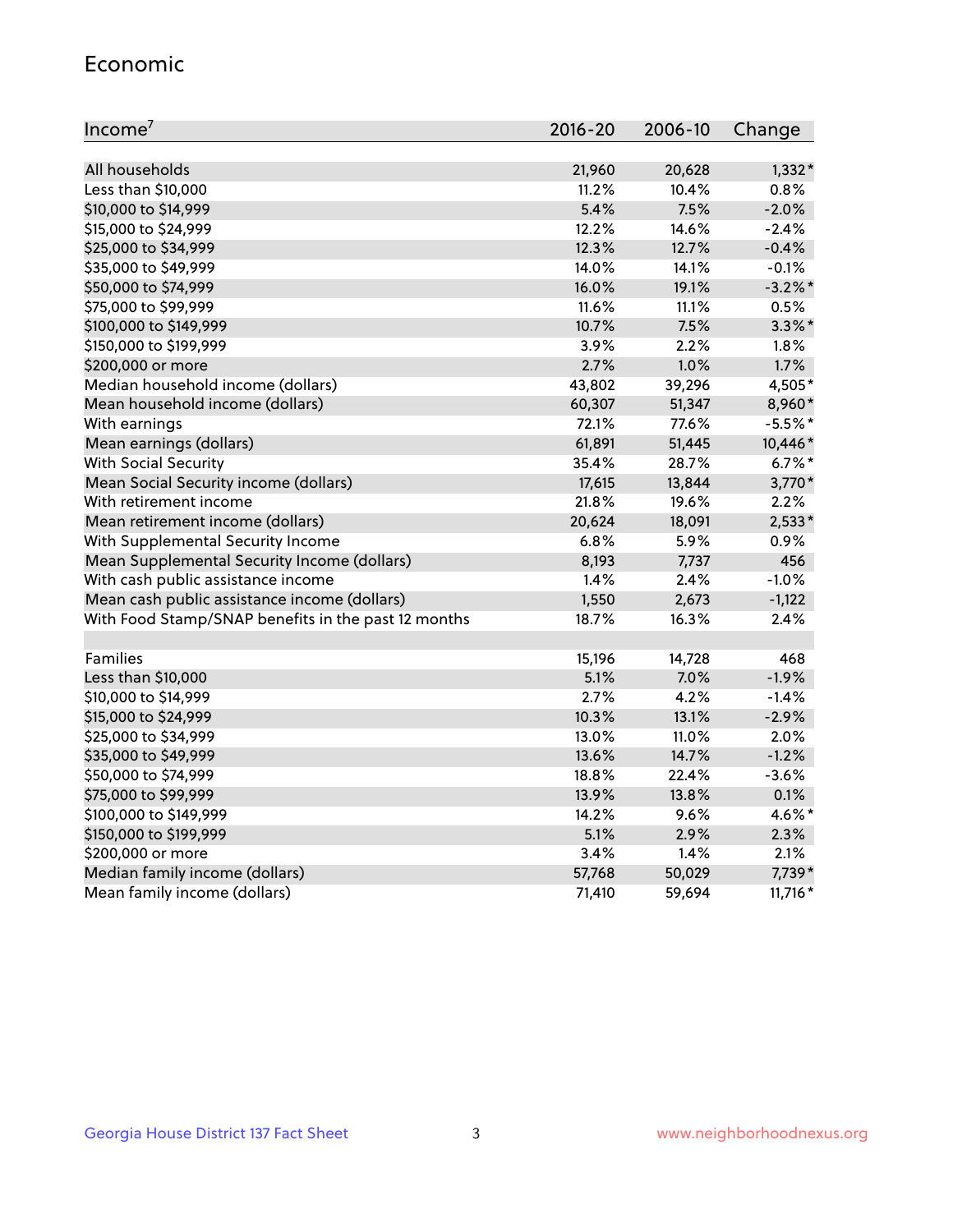## Economic, continued...

| Income, continued <sup>8</sup>                                        | $2016 - 20$ | 2006-10 | Change    |
|-----------------------------------------------------------------------|-------------|---------|-----------|
|                                                                       |             |         |           |
| Nonfamily households                                                  | 6,764       | 5,900   | 864*      |
| Median nonfamily income (dollars)                                     | 21,016      | 22,226  | $-1,210$  |
| Mean nonfamily income (dollars)                                       | 32,531      | 28,338  | 4,193*    |
|                                                                       |             |         |           |
| Median earnings for workers (dollars)                                 | 28,923      | 25,046  | 3,877*    |
| Median earnings for male full-time, year-round workers<br>(dollars)   | 43,982      | 37,530  | $6,451*$  |
| Median earnings for female full-time, year-round workers<br>(dollars) | 32,515      | 29,856  | $2,659*$  |
| Per capita income (dollars)                                           | 22,714      | 18,814  | $3,900*$  |
|                                                                       |             |         |           |
| Families and People Below Poverty Level <sup>9</sup>                  | 2016-20     | 2006-10 | Change    |
|                                                                       |             |         |           |
| <b>All families</b>                                                   | 15.0%       | 14.6%   | 0.4%      |
| With related children under 18 years                                  | 25.0%       | 22.8%   | 2.1%      |
| With related children under 5 years only                              | 37.6%       | 32.1%   | 5.5%      |
| Married couple families                                               | 7.1%        | 4.8%    | 2.4%      |
| With related children under 18 years                                  | 13.2%       | 6.6%    | 6.6%      |
| With related children under 5 years only                              | 22.8%       | 2.4%    | 20.3%     |
| Families with female householder, no husband present                  | 30.6%       | 33.5%   | $-2.8%$   |
| With related children under 18 years                                  | 39.3%       | 41.9%   | $-2.6%$   |
| With related children under 5 years only                              | 50.1%       | 66.1%   | $-16.1%$  |
|                                                                       |             |         |           |
| All people                                                            | 20.2%       | 19.0%   | 1.2%      |
| Under 18 years                                                        | 29.2%       | 28.4%   | 0.8%      |
| Related children under 18 years                                       | 29.1%       | 28.2%   | 0.9%      |
| Related children under 5 years                                        | 41.6%       | 36.1%   | 5.5%      |
| Related children 5 to 17 years                                        | 24.4%       | 25.4%   | $-1.0%$   |
| 18 years and over                                                     | 17.1%       | 15.3%   | 1.8%      |
| 18 to 64 years                                                        | 17.9%       | 15.6%   | 2.2%      |
| 65 years and over                                                     | 14.4%       | 13.6%   | 0.8%      |
| People in families                                                    | 17.3%       | 16.8%   | 0.5%      |
| Unrelated individuals 15 years and over                               | 36.1%       | 31.4%   | 4.6%      |
|                                                                       |             |         |           |
| Non-Hispanic white people                                             | 19.3%       | 11.8%   | $7.4\%$ * |
| Black or African-American people                                      | 21.2%       | 23.5%   | $-2.3%$   |
| Asian people                                                          | 17.1%       | 0.5%    | 16.6%     |
| Hispanic or Latino people                                             | 18.8%       | 29.3%   | $-10.5%$  |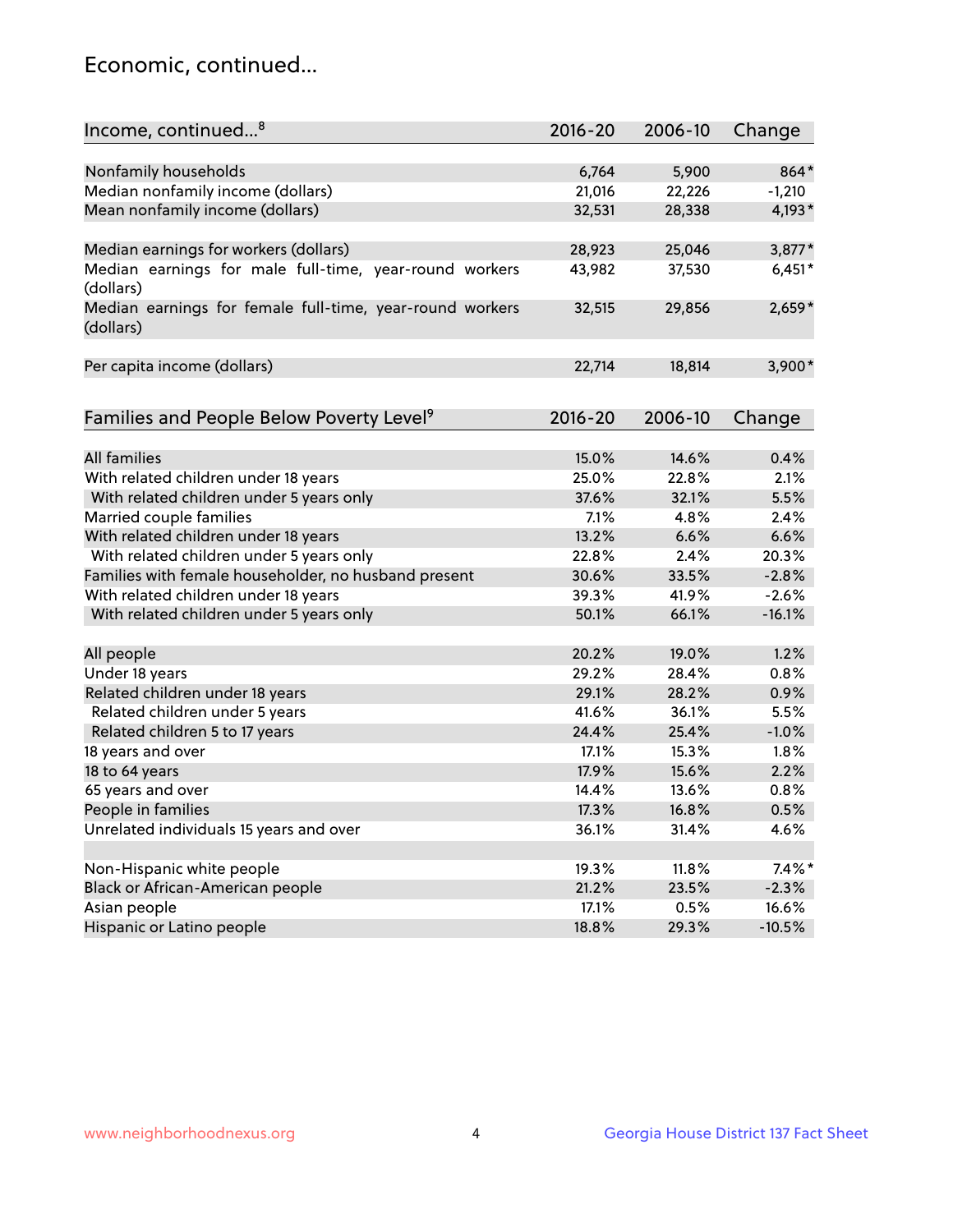## Employment

| Employment Status <sup>10</sup>                                             | $2016 - 20$ | 2006-10 | Change     |
|-----------------------------------------------------------------------------|-------------|---------|------------|
|                                                                             |             |         |            |
| Population 16 years and over                                                | 48,233      | 43,917  | 4,316*     |
| In labor force                                                              | 56.2%       | 58.5%   | $-2.2%$    |
| Civilian labor force                                                        | 55.5%       | 57.1%   | $-1.6%$    |
| Employed                                                                    | 51.6%       | 50.8%   | 0.9%       |
| Unemployed                                                                  | 3.8%        | 6.3%    | $-2.5%$    |
| <b>Armed Forces</b>                                                         | 0.8%        | $1.4\%$ | $-0.6%$    |
| Not in labor force                                                          | 43.8%       | 41.5%   | 2.2%       |
|                                                                             |             |         |            |
| Civilian labor force                                                        | 26,757      | 25,080  | 1,677      |
| <b>Unemployment Rate</b>                                                    | 6.9%        | 11.1%   | $-4.2%$    |
| Females 16 years and over                                                   | 24,478      | 22,966  | $1,512*$   |
| In labor force                                                              | 54.2%       | 59.2%   | $-5.0%$    |
| Civilian labor force                                                        | 54.2%       | 58.6%   | $-4.5%$    |
| Employed                                                                    | 49.8%       | 52.2%   | $-2.5%$    |
|                                                                             |             |         |            |
| Own children of the householder under 6 years                               | 4,536       | 4,745   | $-209$     |
| All parents in family in labor force                                        | 75.2%       | 70.4%   | 4.8%       |
|                                                                             |             |         |            |
| Own children of the householder 6 to 17 years                               | 9,098       | 9,294   | $-196$     |
| All parents in family in labor force                                        | 75.6%       | 76.6%   | $-1.1%$    |
|                                                                             |             |         |            |
| Industry <sup>11</sup>                                                      | $2016 - 20$ | 2006-10 | Change     |
|                                                                             |             |         |            |
| Civilian employed population 16 years and over                              | 24,906      | 22,303  | $2,602*$   |
| Agriculture, forestry, fishing and hunting, and mining                      | 1.0%        | 1.5%    | $-0.5%$    |
| Construction                                                                | 5.0%        | 6.1%    | $-1.1%$    |
| Manufacturing                                                               | 18.0%       | 14.7%   | $3.3\%$ *  |
| Wholesale trade                                                             | 1.2%        | 1.7%    | $-0.5%$    |
| Retail trade                                                                | 11.4%       | 12.1%   | $-0.7%$    |
| Transportation and warehousing, and utilities                               | 6.5%        | 4.9%    | 1.6%       |
| Information                                                                 | 1.3%        | 1.5%    | $-0.3%$    |
| Finance and insurance, and real estate and rental and leasing               | 7.9%        | 8.6%    | $-0.7%$    |
| Professional, scientific, and management, and administrative                | 5.3%        | 7.5%    | $-2.2\%$ * |
| and waste management services                                               |             |         |            |
| Educational services, and health care and social assistance                 | 24.1%       | 22.4%   | 1.6%       |
| Arts, entertainment, and recreation, and accommodation and<br>food services | 8.1%        | 8.1%    | 0.1%       |
| Other services, except public administration                                | 3.6%        | 4.7%    | $-1.1%$    |
| Public administration                                                       | 6.6%        | 6.2%    | 0.4%       |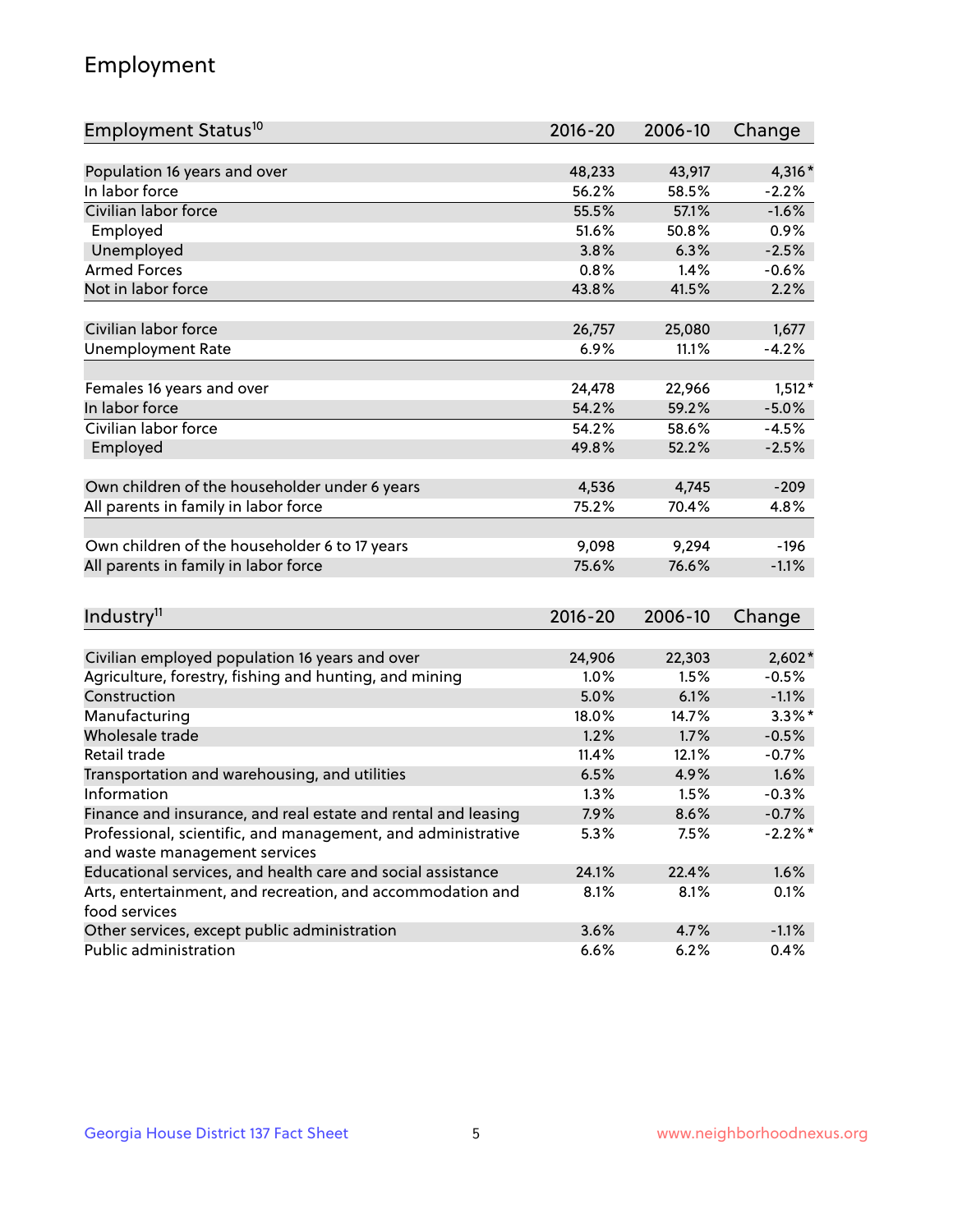## Employment, continued...

| Occupation <sup>12</sup>                                     | $2016 - 20$ | 2006-10 | Change    |
|--------------------------------------------------------------|-------------|---------|-----------|
| Civilian employed population 16 years and over               | 24,906      | 22,303  | $2,602*$  |
| Management, business, science, and arts occupations          | 29.9%       | 28.9%   | 0.9%      |
| Service occupations                                          | 18.4%       | 18.1%   | 0.3%      |
| Sales and office occupations                                 | 19.8%       | 26.3%   | $-6.5%$ * |
| Natural<br>and<br>resources,<br>construction,<br>maintenance | 8.6%        | 8.2%    | 0.3%      |
| occupations                                                  |             |         |           |
| Production, transportation, and material moving occupations  | 23.3%       | 18.4%   | 4.9%*     |
| Class of Worker <sup>13</sup>                                | $2016 - 20$ | 2006-10 | Change    |
|                                                              |             |         |           |
| Civilian employed population 16 years and over               | 24,906      | 22,303  | $2,602*$  |
| Private wage and salary workers                              | 76.2%       | 75.1%   | 1.1%      |
| Government workers                                           | 20.0%       | 20.1%   | $-0.1%$   |
| Self-employed in own not incorporated business workers       | 3.5%        | 4.7%    | $-1.2%$   |
| Unpaid family workers                                        | 0.4%        | 0.1%    | 0.3%      |
| Job Flows <sup>14</sup>                                      | 2019        | 2010    | Change    |
|                                                              |             |         |           |
| Total Jobs in district                                       | 25,233      | 21,249  | 3,984     |
| Held by residents of district                                | 15.4%       | 18.2%   | $-2.8%$   |
| Held by non-residents of district                            | 84.6%       | 81.8%   | 2.8%      |
| Jobs by Industry Sector <sup>15</sup>                        | 2019        | 2010    | Change    |
|                                                              |             |         |           |
| Total Jobs in district                                       | 25,233      | 21,249  | 3,984     |
| Goods Producing sectors                                      | 32.7%       | 34.5%   | $-1.8%$   |
| Trade, Transportation, and Utilities sectors                 | 12.2%       | 13.8%   | $-1.5%$   |
| All Other Services sectors                                   | 55.0%       | 51.7%   | 3.3%      |
| Total Jobs in district held by district residents            | 3,884       | 3,876   | 8         |
| <b>Goods Producing sectors</b>                               | 35.1%       | 34.7%   | 0.4%      |
| Trade, Transportation, and Utilities sectors                 | 11.0%       | 13.8%   | $-2.7%$   |
| All Other Services sectors                                   | 53.8%       | 51.5%   | 2.3%      |
|                                                              |             |         |           |
| Jobs by Earnings <sup>16</sup>                               | 2019        | 2010    | Change    |
|                                                              |             |         |           |
| Total Jobs in district                                       | 25,233      | 21,249  | 3,984     |
| Jobs with earnings \$1250/month or less                      | 17.7%       | 22.8%   | $-5.0%$   |
| Jobs with earnings \$1251/month to \$3333/month              | 37.7%       | 44.3%   | $-6.7%$   |
| Jobs with earnings greater than \$3333/month                 | 44.6%       | 32.9%   | 11.7%     |
| Total Jobs in district held by district residents            | 3,884       | 3,876   | 8         |
| Jobs with earnings \$1250/month or less                      | 21.7%       | 28.0%   | $-6.3%$   |
| Jobs with earnings \$1251/month to \$3333/month              | 42.1%       | 48.2%   | $-6.1%$   |
| Jobs with earnings greater than \$3333/month                 | 36.2%       | 23.8%   | 12.4%     |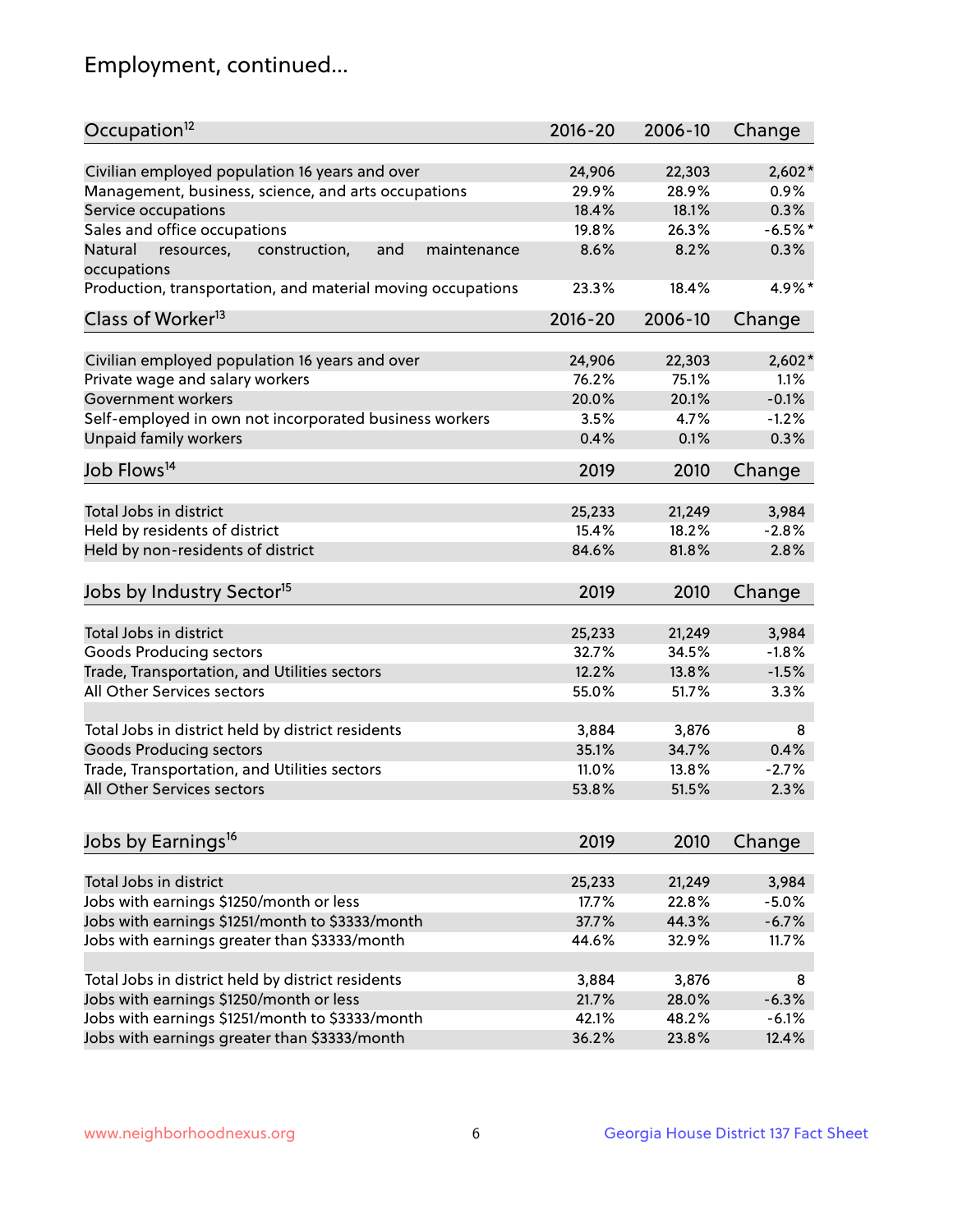## Employment, continued...

| 2019   | 2010   | Change  |
|--------|--------|---------|
|        |        |         |
| 25,233 | 21,249 | 3,984   |
| 21.9%  | 18.4%  | 3.5%    |
| 54.6%  | 62.5%  | $-7.9%$ |
| 23.5%  | 19.1%  | 4.4%    |
|        |        |         |
| 3,884  | 3,876  | 8       |
| 20.2%  | 17.1%  | 3.1%    |
| 55.3%  | 60.3%  | $-5.0%$ |
| 24.6%  | 22.6%  | 1.9%    |
|        |        |         |

#### Education

| School Enrollment <sup>18</sup>                | $2016 - 20$ | 2006-10 | Change     |
|------------------------------------------------|-------------|---------|------------|
|                                                |             |         |            |
| Population 3 years and over enrolled in school | 15,730      | 16,197  | $-467$     |
| Nursery school, preschool                      | 6.5%        | 8.5%    | $-2.0%$    |
| Kindergarten                                   | 5.9%        | 6.6%    | $-0.7%$    |
| Elementary school (grades 1-8)                 | 44.8%       | 41.5%   | 3.3%       |
| High school (grades 9-12)                      | 22.0%       | 23.1%   | $-1.1%$    |
| College or graduate school                     | 20.8%       | 20.3%   | 0.5%       |
| Educational Attainment <sup>19</sup>           | $2016 - 20$ | 2006-10 | Change     |
|                                                |             |         |            |
| Population 25 years and over                   | 41,286      | 37,056  | $4,230*$   |
| Less than 9th grade                            | 3.9%        | 6.4%    | $-2.4%$    |
| 9th to 12th grade, no diploma                  | 10.6%       | 14.2%   | $-3.7\%$ * |
| High school graduate (includes equivalency)    | 34.3%       | 35.4%   | $-1.0%$    |
| Some college, no degree                        | 23.3%       | 23.1%   | 0.2%       |
| Associate's degree                             | 8.9%        | 5.4%    | $3.5%$ *   |
| Bachelor's degree                              | 11.6%       | 9.5%    | $2.1\%$ *  |
| Graduate or professional degree                | 7.4%        | 6.0%    | $1.3\%$    |
|                                                |             |         |            |
| Percent high school graduate or higher         | 85.5%       | 79.4%   | $6.1\%$ *  |
| Percent bachelor's degree or higher            | 19.0%       | 15.5%   | 3.5%       |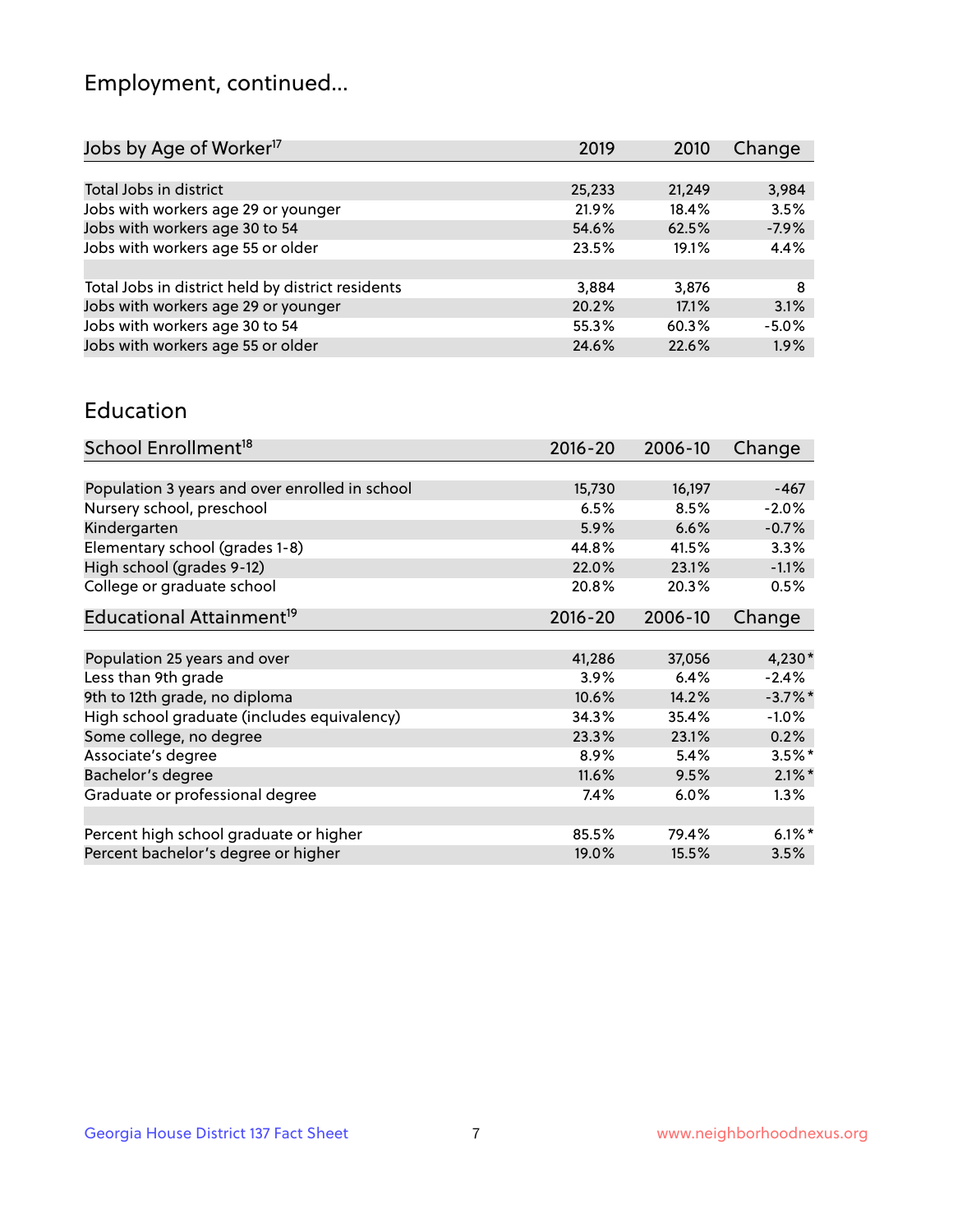## Housing

| Households by Type <sup>20</sup>                     | 2016-20 | 2006-10 | Change     |
|------------------------------------------------------|---------|---------|------------|
|                                                      |         |         |            |
| <b>Total households</b>                              | 21,960  | 20,628  | $1,332*$   |
| Family households (families)                         | 69.2%   | 71.4%   | $-2.2%$    |
| With own children under 18 years                     | 25.9%   | 33.5%   | $-7.6%$    |
| Married-couple family                                | 40.7%   | 43.9%   | $-3.2%$ *  |
| With own children of the householder under 18 years  | 12.7%   | 17.2%   | $-4.5%$ *  |
| Male householder, no wife present, family            | 5.7%    | 4.5%    | 1.2%       |
| With own children of the householder under 18 years  | 1.9%    | 2.4%    | $-0.5%$    |
| Female householder, no husband present, family       | 22.8%   | 23.0%   | $-0.2%$    |
| With own children of the householder under 18 years  | 11.3%   | 13.9%   | $-2.6\%$ * |
| Nonfamily households                                 | 30.8%   | 28.6%   | 2.2%       |
| Householder living alone                             | 27.6%   | 25.3%   | 2.2%       |
| 65 years and over                                    | 10.9%   | 8.1%    | $2.8\%$ *  |
|                                                      |         |         |            |
| Households with one or more people under 18 years    | 33.4%   | 38.9%   | $-5.5%$    |
| Households with one or more people 65 years and over | 30.5%   | 22.3%   | $8.1\%$    |
| Average household size                               | 2.65    | 2.59    | $0.07*$    |
| Average family size                                  | 3.25    | 3.09    | 0.16       |
| Housing Occupancy <sup>21</sup>                      | 2016-20 | 2006-10 | Change     |
|                                                      |         |         |            |
| Total housing units                                  | 25,000  | 23,661  | $1,339*$   |
| Occupied housing units                               | 87.8%   | 87.2%   | 0.7%       |
| Vacant housing units                                 | 12.2%   | 12.8%   | $-0.7%$    |
|                                                      |         |         |            |
| Homeowner vacancy rate                               | 1.7     | 2.7     | $-1.0$     |
| Rental vacancy rate                                  | 4.3     | 6.7     | $-2.5$     |
| Units in Structure <sup>22</sup>                     | 2016-20 | 2006-10 | Change     |
|                                                      |         |         |            |
| Total housing units                                  | 25,000  | 23,661  | $1,339*$   |
| 1-unit, detached                                     | 79.8%   | 78.6%   | 1.2%       |
| 1-unit, attached                                     | 0.8%    | 0.8%    | $-0.0%$    |
| 2 units                                              | 1.2%    | 1.6%    | $-0.4%$    |
| 3 or 4 units                                         | 2.3%    | 3.3%    | $-1.0%$    |
| 5 to 9 units                                         | 1.3%    | 4.1%    | $-2.8\%$ * |
| 10 to 19 units                                       | 1.5%    | 1.9%    | $-0.4%$    |
| 20 or more units                                     | 3.9%    | 1.1%    | 2.8%       |
| Mobile home                                          | 9.2%    | 8.5%    | 0.7%       |
| Boat, RV, van, etc.                                  | 0.0%    | 0.0%    | $0.0\%$    |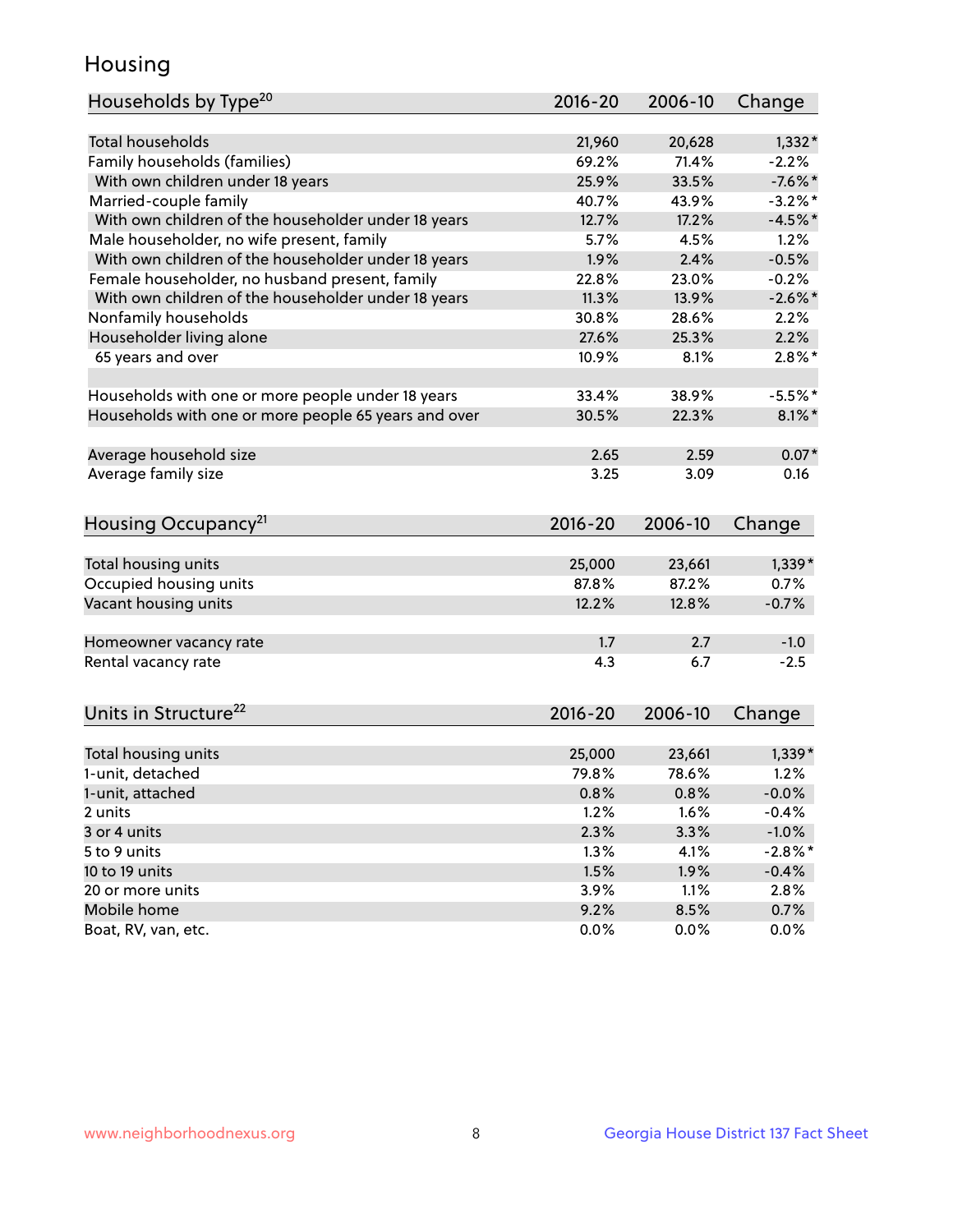## Housing, Continued...

| Year Structure Built <sup>23</sup>             | 2016-20     | 2006-10 | Change      |
|------------------------------------------------|-------------|---------|-------------|
| Total housing units                            | 25,000      | 23,661  | $1,339*$    |
| Built 2014 or later                            | 1.7%        | (X)     | (X)         |
| Built 2010 to 2013                             | 2.9%        | (X)     | (X)         |
| Built 2000 to 2009                             | 16.3%       | 13.4%   | $3.0\%$ *   |
| Built 1990 to 1999                             | 17.7%       | 16.6%   | 1.1%        |
| Built 1980 to 1989                             | 13.6%       | 15.6%   | $-2.0%$     |
| Built 1970 to 1979                             | 14.0%       | 16.3%   | $-2.3%$     |
| Built 1960 to 1969                             | 12.1%       | 13.4%   | $-1.3%$     |
| Built 1950 to 1959                             | 8.7%        | 7.2%    | 1.4%        |
| Built 1940 to 1949                             | 3.4%        | 6.8%    | $-3.5%$ *   |
| Built 1939 or earlier                          | 9.5%        | 10.6%   | $-1.0%$     |
| Housing Tenure <sup>24</sup>                   | $2016 - 20$ | 2006-10 | Change      |
|                                                |             |         |             |
| Occupied housing units                         | 21,960      | 20,628  | $1,332*$    |
| Owner-occupied                                 | 64.5%       | 67.2%   | $-2.7\%$ *  |
| Renter-occupied                                | 35.5%       | 32.8%   | 2.7%        |
| Average household size of owner-occupied unit  | 2.56        | 2.57    | $-0.00$     |
| Average household size of renter-occupied unit | 2.82        | 2.62    | $0.20*$     |
| Residence 1 Year Ago <sup>25</sup>             | $2016 - 20$ | 2006-10 | Change      |
| Population 1 year and over                     | 61,123      | 56,508  | $4,615*$    |
| Same house                                     | 85.6%       | 80.9%   | $4.7\%$ *   |
| Different house in the U.S.                    | 14.0%       | 18.4%   | $-4.4\%$ *  |
| Same county                                    | 8.5%        | 10.2%   | $-1.6%$     |
| Different county                               | 5.5%        | 8.2%    | $-2.7%$ *   |
| Same state                                     | 3.9%        | 5.6%    | $-1.7%$     |
| Different state                                | 1.5%        | 2.6%    | $-1.1%$     |
| Abroad                                         | 0.4%        | 0.7%    | $-0.3%$     |
| Value of Housing Unit <sup>26</sup>            | $2016 - 20$ | 2006-10 | Change      |
|                                                |             |         |             |
| Owner-occupied units                           | 14,155      | 13,860  | 295         |
| Less than \$50,000                             | 11.8%       | 12.7%   | $-0.9%$     |
| \$50,000 to \$99,999                           | 31.4%       | 34.2%   | $-2.8%$     |
| \$100,000 to \$149,999                         | 17.3%       | 21.3%   | $-4.0%$     |
| \$150,000 to \$199,999                         | 14.5%       | 13.6%   | 0.9%        |
| \$200,000 to \$299,999                         | 14.9%       | 10.4%   | 4.6%*       |
| \$300,000 to \$499,999                         | 7.9%        | 6.4%    | 1.5%        |
| \$500,000 to \$999,999                         | 1.4%        | 0.9%    | 0.5%        |
| \$1,000,000 or more                            | 0.8%        | 0.6%    | 0.2%        |
| Median (dollars)                               | 115,305     | 106,441 | 8,864*      |
| Mortgage Status <sup>27</sup>                  | $2016 - 20$ | 2006-10 | Change      |
| Owner-occupied units                           | 14,155      | 13,860  | 295         |
| Housing units with a mortgage                  | 57.6%       | 68.3%   | $-10.7\%$ * |
| Housing units without a mortgage               | 42.4%       | 31.7%   | 10.7%*      |
|                                                |             |         |             |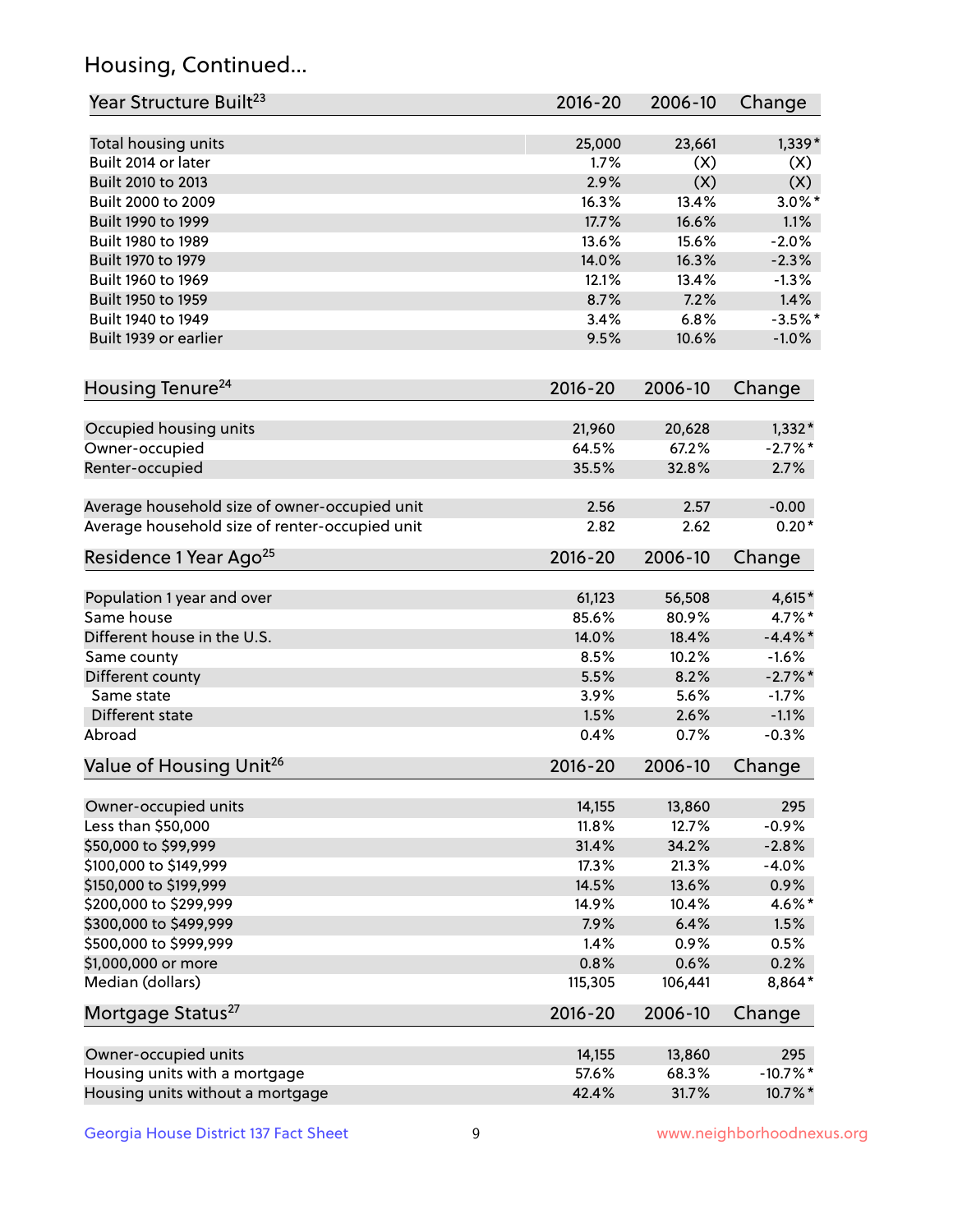## Housing, Continued...

| Selected Monthly Owner Costs <sup>28</sup>                                            | 2016-20     | 2006-10 | Change      |
|---------------------------------------------------------------------------------------|-------------|---------|-------------|
| Housing units with a mortgage                                                         | 8,159       | 9,472   | $-1,313*$   |
| Less than \$300                                                                       | 0.2%        | 0.1%    | 0.1%        |
| \$300 to \$499                                                                        | 1.5%        | 2.8%    | $-1.3%$     |
| \$500 to \$999                                                                        | 30.4%       | 42.7%   | $-12.3\%$ * |
| \$1,000 to \$1,499                                                                    | 33.2%       | 33.7%   | $-0.5%$     |
| \$1,500 to \$1,999                                                                    | 18.1%       | 12.4%   | $5.7\%$ *   |
| \$2,000 to \$2,999                                                                    | 14.0%       | 6.0%    | 8.1%        |
| \$3,000 or more                                                                       | 2.5%        | 2.2%    | 0.3%        |
| Median (dollars)                                                                      | 1,250       | 1,050   | $200*$      |
| Housing units without a mortgage                                                      | 5,996       | 4,388   | $1,608*$    |
| Less than \$150                                                                       | 3.2%        | 6.5%    | $-3.2%$     |
| \$150 to \$249                                                                        | 10.1%       | 20.5%   | $-10.4\%$ * |
| \$250 to \$349                                                                        | 26.5%       | 28.2%   | $-1.8%$     |
| \$350 to \$499                                                                        | 30.9%       | 28.2%   | 2.6%        |
| \$500 to \$699                                                                        | 20.4%       | 13.3%   | 7.1%        |
| \$700 or more                                                                         | 8.9%        | 3.2%    | 5.7%        |
| Median (dollars)                                                                      | 395         | 331     | $64*$       |
| Selected Monthly Owner Costs as a Percentage of<br>Household Income <sup>29</sup>     | $2016 - 20$ | 2006-10 | Change      |
| Housing units with a mortgage (excluding units where<br>SMOCAPI cannot be computed)   | 8,083       | 9,424   | $-1,341*$   |
| Less than 20.0 percent                                                                | 46.2%       | 36.6%   | $9.6\%$ *   |
| 20.0 to 24.9 percent                                                                  | 11.6%       | 15.6%   | $-4.0\%$ *  |
| 25.0 to 29.9 percent                                                                  | 9.2%        | 12.5%   | $-3.3%$     |
| 30.0 to 34.9 percent                                                                  | 7.8%        | 8.7%    | $-0.9%$     |
| 35.0 percent or more                                                                  | 25.3%       | 26.6%   | $-1.3%$     |
| Not computed                                                                          | 76          | 47      | 29          |
| Housing unit without a mortgage (excluding units where<br>SMOCAPI cannot be computed) | 5,499       | 4,312   | 1,187       |
| Less than 10.0 percent                                                                | 46.5%       | 39.0%   | 7.5%        |
| 10.0 to 14.9 percent                                                                  | 18.7%       | 18.6%   | 0.1%        |
| 15.0 to 19.9 percent                                                                  | 11.2%       | 12.4%   | $-1.2%$     |
| 20.0 to 24.9 percent                                                                  | 5.5%        | 7.8%    | $-2.3%$     |
| 25.0 to 29.9 percent                                                                  | 5.1%        | 5.1%    | $-0.0%$     |
| 30.0 to 34.9 percent                                                                  | 2.7%        | 3.6%    | $-0.9%$     |
| 35.0 percent or more                                                                  | 10.2%       | 13.4%   | $-3.2%$     |
| Not computed                                                                          | 497         | 76      | 421         |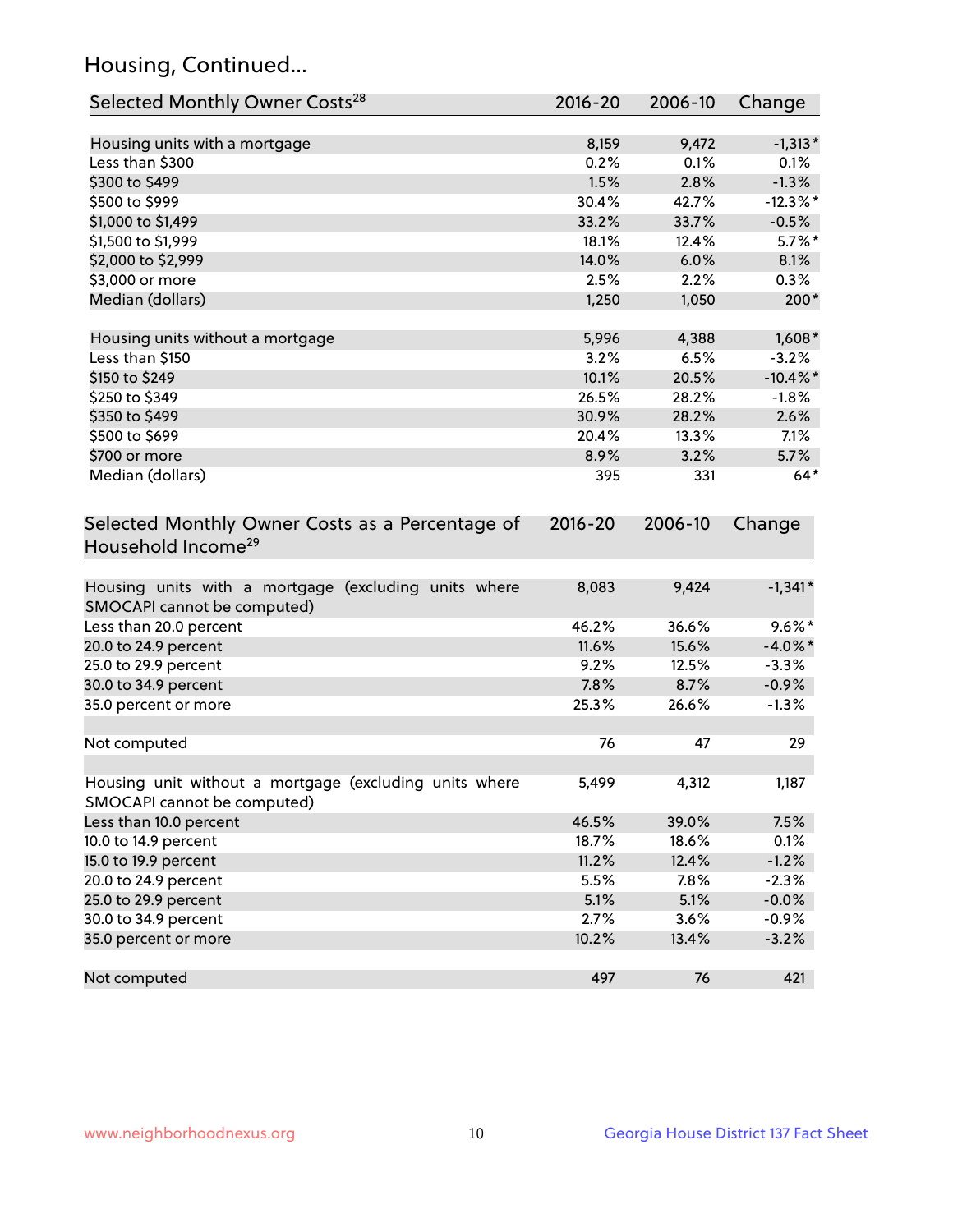## Housing, Continued...

| Gross Rent <sup>30</sup>                                     | $2016 - 20$ | 2006-10 | Change     |
|--------------------------------------------------------------|-------------|---------|------------|
|                                                              |             |         |            |
| Occupied units paying rent                                   | 7,107       | 6,183   | $924*$     |
| Less than \$200                                              | $1.0\%$     | 2.4%    | $-1.4%$    |
| \$200 to \$499                                               | 10.0%       | 17.9%   | $-7.8%$    |
| \$500 to \$749                                               | 20.8%       | 31.8%   | $-11.0%$   |
| \$750 to \$999                                               | 36.1%       | 32.9%   | 3.3%       |
| \$1,000 to \$1,499                                           | 27.1%       | 13.8%   | $13.4\%$ * |
| \$1,500 to \$1,999                                           | 4.5%        | 0.5%    | 4.0%       |
| \$2,000 or more                                              | 0.4%        | 0.7%    | $-0.3%$    |
| Median (dollars)                                             | 880         | 736     | $144*$     |
|                                                              |             |         |            |
| No rent paid                                                 | 698         | 585     | 113        |
|                                                              |             |         |            |
| Gross Rent as a Percentage of Household Income <sup>31</sup> | $2016 - 20$ | 2006-10 | Change     |

| Occupied units paying rent (excluding units where GRAPI | 6,942   | 6,043 | 899     |
|---------------------------------------------------------|---------|-------|---------|
| cannot be computed)                                     |         |       |         |
| Less than 15.0 percent                                  | $9.7\%$ | 10.2% | $-0.5%$ |
| 15.0 to 19.9 percent                                    | 13.3%   | 12.8% | 0.5%    |
| 20.0 to 24.9 percent                                    | 11.2%   | 12.8% | $-1.6%$ |
| 25.0 to 29.9 percent                                    | 7.7%    | 13.6% | $-5.9%$ |
| 30.0 to 34.9 percent                                    | 12.5%   | 10.4% | 2.0%    |
| 35.0 percent or more                                    | 45.7%   | 40.2% | 5.4%    |
|                                                         |         |       |         |
| Not computed                                            | 862     | 725   | 137     |

## Transportation

| Commuting to Work <sup>32</sup>           | 2016-20 | 2006-10 | Change   |
|-------------------------------------------|---------|---------|----------|
|                                           |         |         |          |
| Workers 16 years and over                 | 24,840  | 22,179  | $2,661*$ |
| Car, truck, or van - drove alone          | 83.4%   | 82.8%   | 0.7%     |
| Car, truck, or van - carpooled            | 9.8%    | 11.3%   | $-1.5%$  |
| Public transportation (excluding taxicab) | 0.2%    | 0.3%    | $-0.1%$  |
| Walked                                    | 1.9%    | 1.6%    | 0.3%     |
| Other means                               | $1.9\%$ | $1.8\%$ | 0.1%     |
| Worked at home                            | 2.8%    | 2.1%    | 0.6%     |
|                                           |         |         |          |
| Mean travel time to work (minutes)        | 24.6    | 21.4    | $3.2*$   |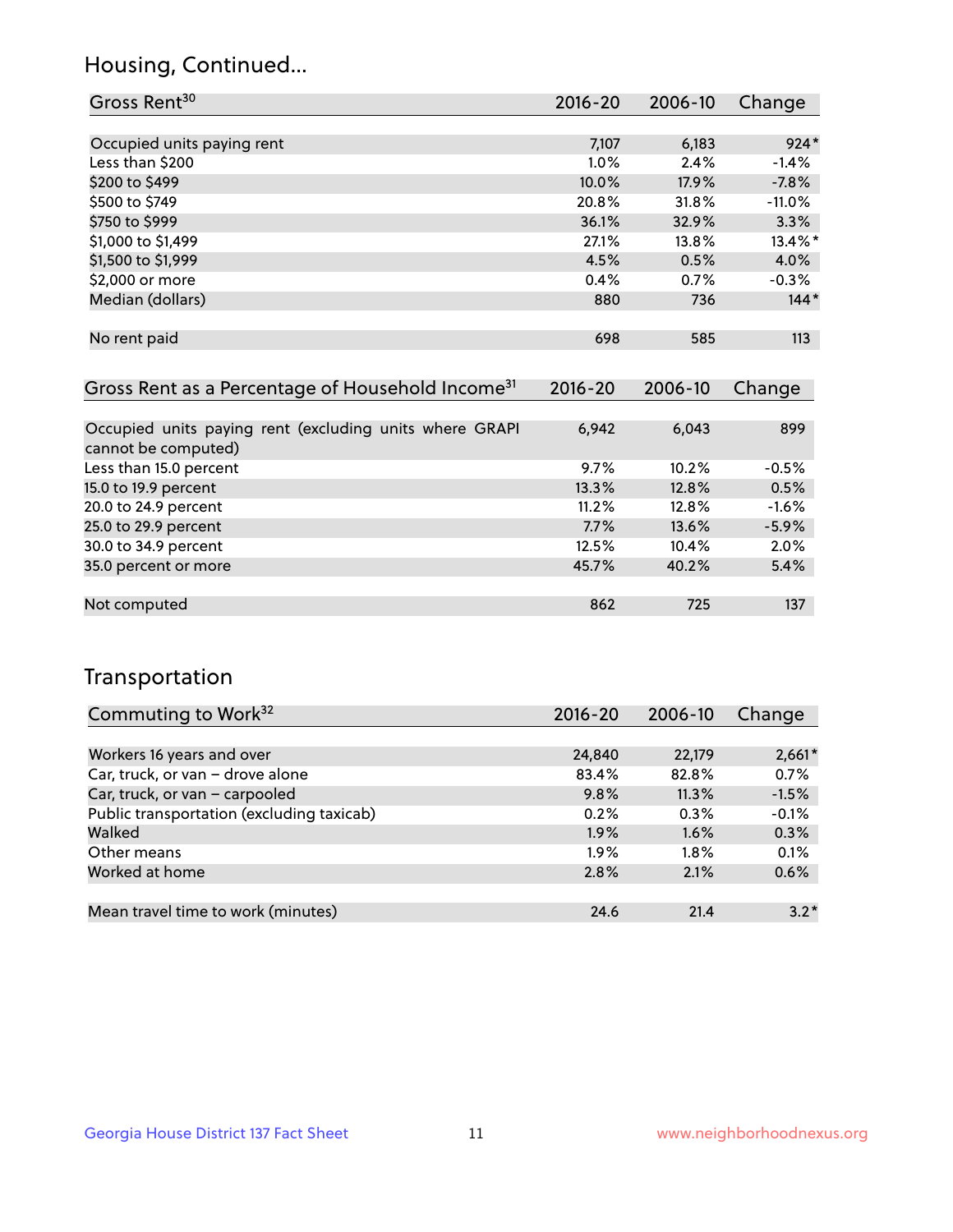## Transportation, Continued...

| Vehicles Available <sup>33</sup> | $2016 - 20$ | 2006-10 | Change   |
|----------------------------------|-------------|---------|----------|
|                                  |             |         |          |
| Occupied housing units           | 21,960      | 20,628  | $1,332*$ |
| No vehicles available            | 8.4%        | 9.5%    | $-1.0%$  |
| 1 vehicle available              | 32.6%       | 31.7%   | 0.8%     |
| 2 vehicles available             | 34.6%       | 37.0%   | $-2.5%$  |
| 3 or more vehicles available     | 24.5%       | 21.8%   | 2.7%     |

#### Health

| Health Insurance coverage <sup>34</sup>                 | 2016-20 |
|---------------------------------------------------------|---------|
|                                                         |         |
| Civilian Noninstitutionalized Population                | 58,304  |
| With health insurance coverage                          | 88.6%   |
| With private health insurance coverage                  | 63.0%   |
| With public health coverage                             | 40.1%   |
| No health insurance coverage                            | 11.4%   |
| Civilian Noninstitutionalized Population Under 19 years | 15,804  |
| No health insurance coverage                            | 6.4%    |
| Civilian Noninstitutionalized Population 19 to 64 years | 33,568  |
| In labor force:                                         | 24,570  |
| Employed:                                               | 23,111  |
| With health insurance coverage                          | 86.3%   |
| With private health insurance coverage                  | 82.5%   |
| With public coverage                                    | 9.2%    |
| No health insurance coverage                            | 13.7%   |
| Unemployed:                                             | 1,459   |
| With health insurance coverage                          | 58.9%   |
| With private health insurance coverage                  | 40.9%   |
| With public coverage                                    | 20.3%   |
| No health insurance coverage                            | 41.1%   |
| Not in labor force:                                     | 8,999   |
| With health insurance coverage                          | 79.6%   |
| With private health insurance coverage                  | 47.3%   |
| With public coverage                                    | 46.0%   |
| No health insurance coverage                            | 20.4%   |